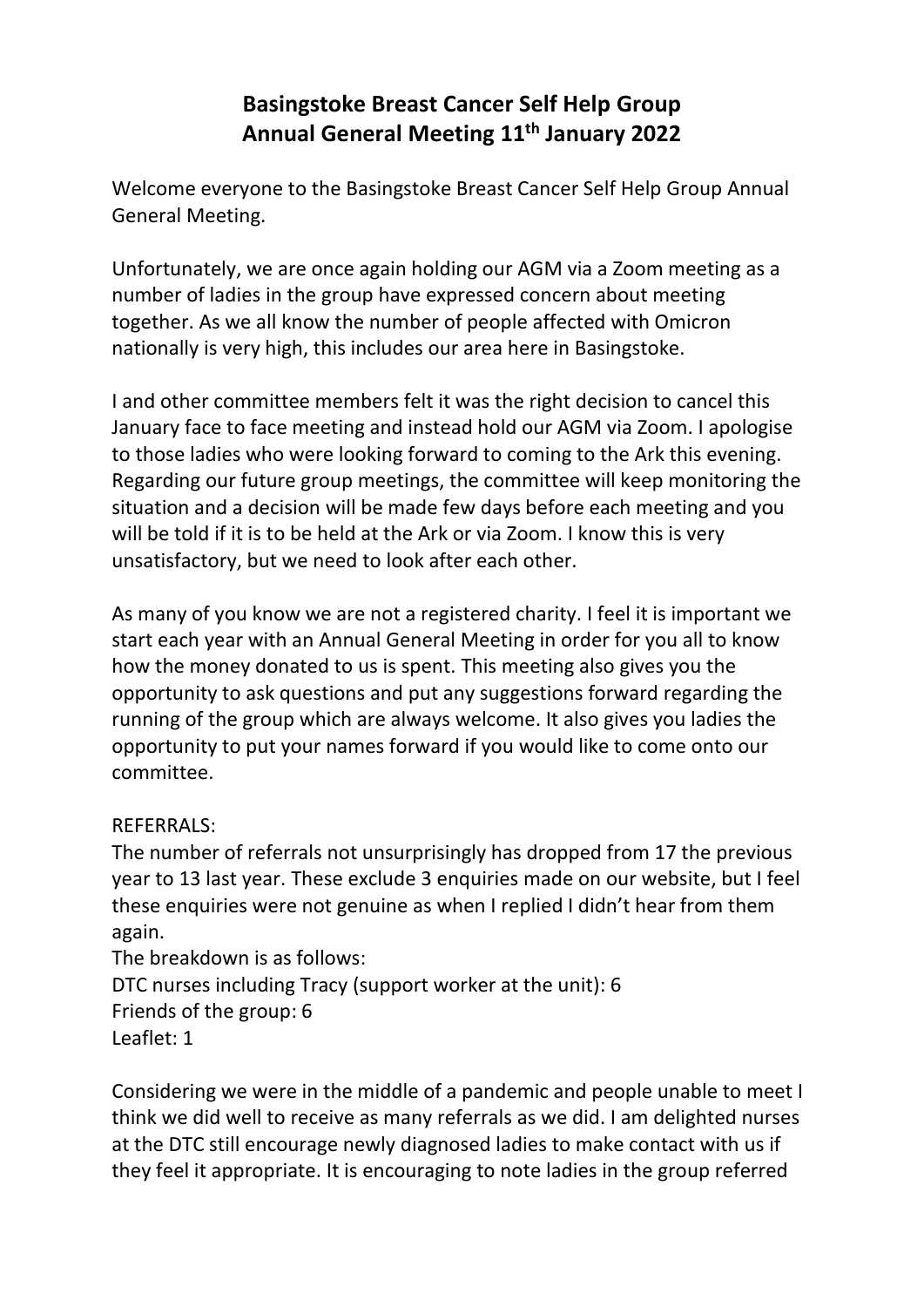almost half the total number of referrals received throughout the year which is very encouraging and says a lot about you ladies and how you feel about the group and what support we can offer your friend. Thank you all.

Just to clarify my remarks about the three enquiries I received via our website not being genuine. From time to time, ladies have left their names along with a phone number or email address on the group's website contact us/get in touch page leaving a short message outlining their diagnosis or question. In all cases I always reply as soon as I see this see enquiries. Last year I received three such enquiries but after replying to each one I didn't hear from them again. I have an uneasy feeling they were not a genuine enquiry – maybe they were someone passing the time and perhaps not expecting to receive a reply.

Our last formal group meeting at the Ark was held in February 2020, which now seems such a long time ago. The Ark kindly gave us permission to hold two face-to-face meetings in October and November last year, which were a great success and both meetings were very well attended. It was so good to all get together again and I was delighted to see so many of our regular and new ladies join us.

Our last Annual General Meeting was held on 26th January 2021 which as I said was via Zoom due to the government-imposed restrictions. At this meeting it was suggested we invite guest speakers to our monthly zoom meetings to come and talk on various subjects and names were put forward as to speakers the ladies would like. These people were contacted and agreed to speak at our last year monthly zoom meeting and included:-

February: Sandra Lyford and nurses from the DTC were our guest speakers and told us about new medical treatments for breast cancer patients nationally plus what was happening here locally in Basingstoke. She introduced us to a new member of her team, Marian Parfitt who was the manager of The Haven in Titchfield prior to closing down due to lack of funding. Sandy and all the nurses were happy to answer ladies questions and agreed to follow up with phone calls where necessary. Although Sandy is retiring in April the team have agreed to be our guest speakers in October.

May: Our speaker was Sarah Reay who gave a very interesting talk on scar tissue massage treatment. Sarah told us what oils to use and gave useful tips on how to massage fresh and older scars which have occurred due to breast surgery. She also forwarded a diagram outlining massage techniques.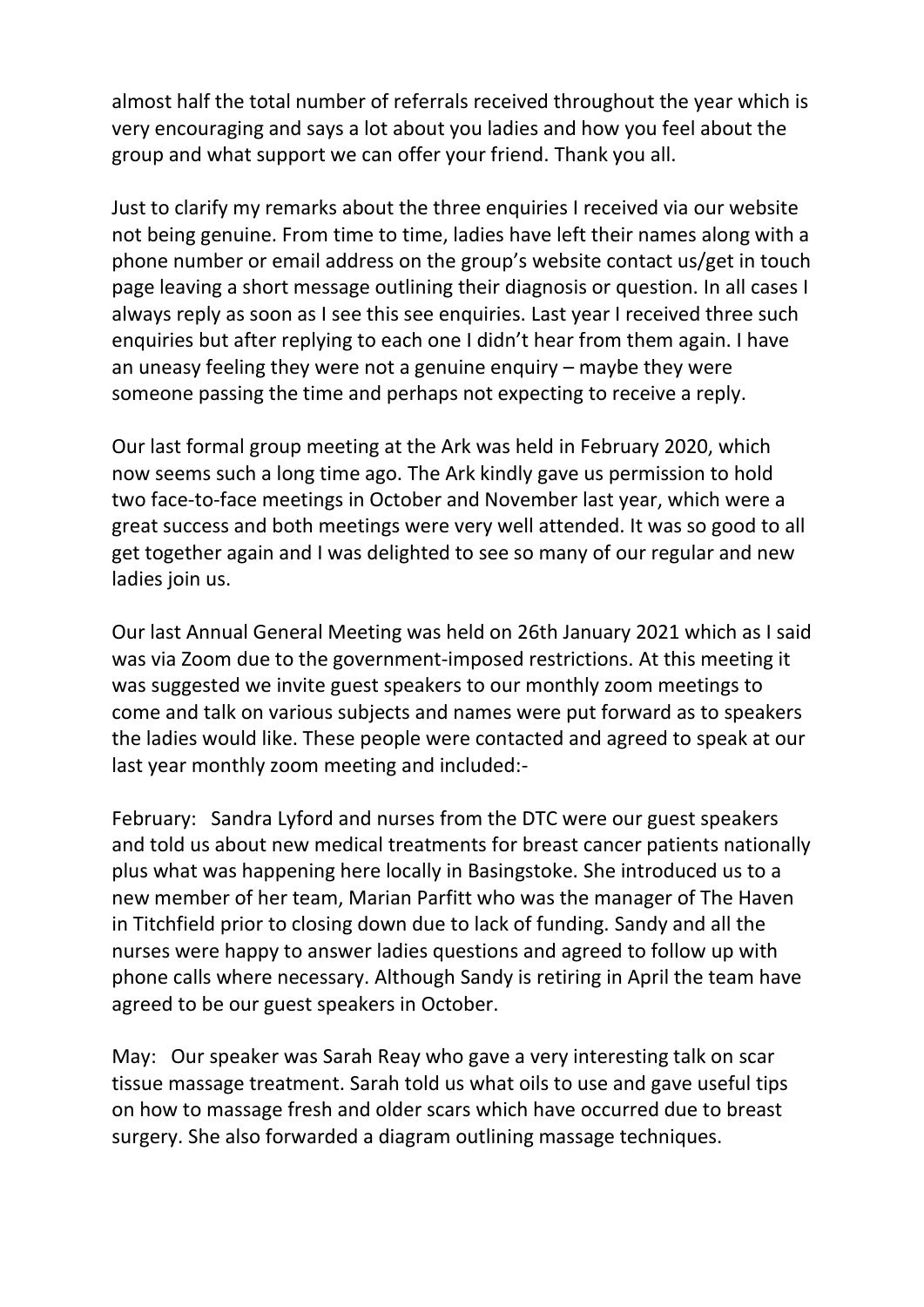June: Sean Grey was our speaker specialising in emotional freedom technique (EFT) for short. EFT is used in many areas to ease stress by the use of tapping your fingers on certain areas of your body to release the stress. This can help in numerous ways, for example difficulty in sleeping, worrying about exams, problems with work or to help ease the stress after receiving and coping with a cancer diagnosis. Sean asked us all to participate in a number of exercises which many of us found very useful. He also downloaded a diagram of the "tapping" technique for everyone to use at home. I understand several ladies have used this and found it helpful.

July: Lavinia Winch was our guest speaker. Lavinia is an ambassador for YES a company specialising in intimate products. She gave the most interesting talk and gave advice on intimate subjects ladies have encountered as a result of their cancer treatment. The company Lavinia works for has produced products to help in all these areas, they can also be prescribed by your GP or bought over the counter. I understand some ladies have found these products most useful.

October: Liz was our speaker and gave a very interesting talk about her twoyear round the world tour with husband Andy. Liz showed us a selection of wonderful photographs all of which come to life when accompanied by her funny and at time hair raising stories. For ladies who didn't join this Zoom meeting, Liz has agreed to be a speaker at our July later this year. I do urge as many ladies as possible to attend this meeting as it's a very enjoyable evening.

November. Our speaker was Denise Banks who spoke about mindfulness techniques and how they can help us in our everyday life. I know mindfulness is a subject many of you find interesting and Denise didn't disappoint us with her talk and presentation.

December: No guest speaker.

I know a lot of ladies are not keen to join Zoom meetings, however, these meetings did keep us in touch and gave us the opportunity to offer help, friendship, and support to one another at a difficult time. In the summer when restrictions permitted we met outside on a Saturday morning in the Memorial Park armed with chairs and flasks of coffee or soft drinks.

LOSS OF TWO FRIENDS. In April and May last year we unfortunately lost two of our dear friends, Sizie and Loucille. Renee and I represented the group by attending both ladies' funerals which was difficult due to the restrictions imposed at the time. We were most fortunate that both families asked for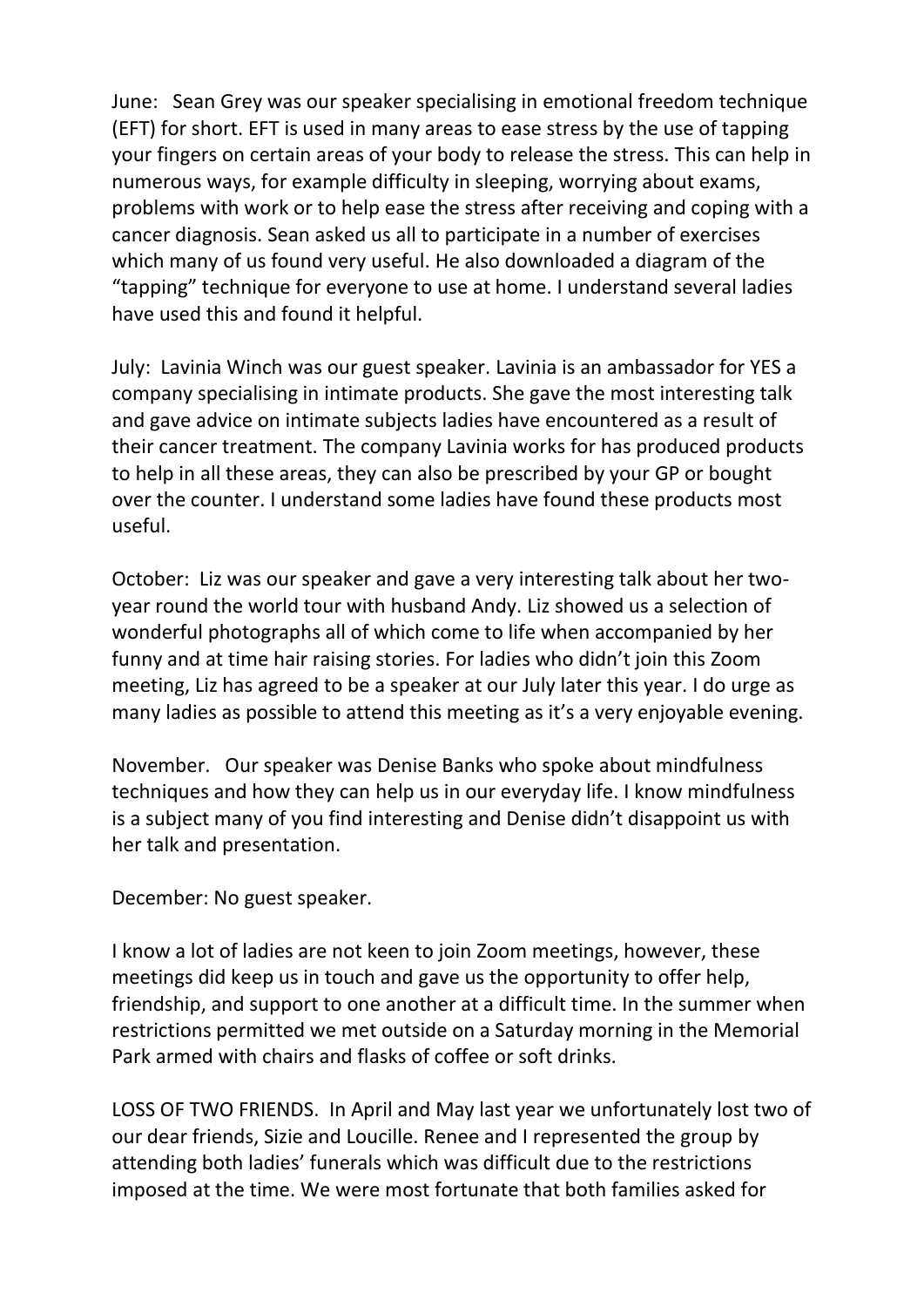donations to be made to the group and for the money to be donated to the Cadbury Fund which we have done. We took flowers from the group which were displayed along with those of family and friends.

DONATION RECEIVED. Renee will give you a breakdown of these from her report.

DONATIONS MADE. As in previous years we made two donations to St Michael's Hospice – one for the Sunflower Appeal in May and the other the Light up a Life appeal in December both in memory of friends we have lost. We donated £280 to each appeal, making it £560 in total for the year.

CADBURY FUND. The group continued supporting ladies by means of a £50 cheque should they be admitted to hospital and require surgery. This can go towards cost of travel, parking, toiletries or just out for a meal sometime when feeling better. This totalled £200 last year and we will continue to support ladies in this way for the foreseeable future.

#### NEWSLETTER

Throughout the year even though we were unable to meet, Liz has continued producing our excellent bi-monthly newsletter which I know is welcomed by all the ladies in the group. These have been most welcome especially at a time we were unable to meet – these newsletters were especially important as they kept us all informed as to what was happening within the group.

The format of each newsletter is very professional and easy to read. Liz always adds her own touch of humour along with lots of information about the group and forthcoming events. This helps to keep ladies up to date with what is happening in the group which is very useful for ladies who haven't attended recent meetings. I know Liz welcomes suggestions or topics you may have and she will always include these in her newsletter. Thank you Liz and look forward to reading your newsletter during 2022.

### SOCIAL AND FUNDRAISING EVENTS

These have all stopped of course due to the pandemic, however, I would like to know what you feel like about starting to organise these again for later this year at our monthly meetings.

In December the group enjoyed a lovely Christmas dinner at the Ark. The room looked very festive and Christmassy, the food was delicious and the staff were very attentive. I did not receive one negative comment from any lady about the evening. It was just a lovely way for us to end the very difficult year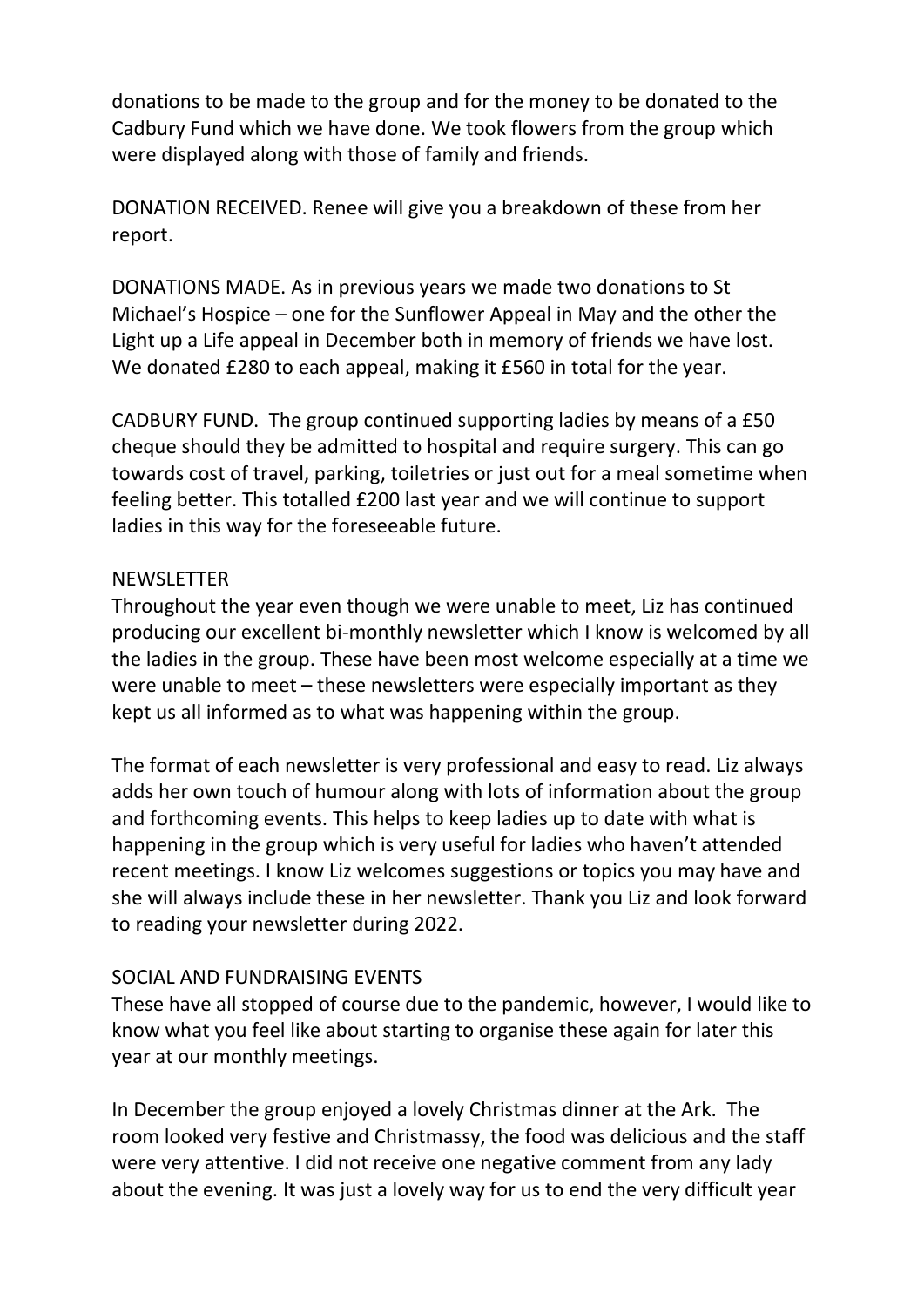we had all experienced with 37 friends being all together under one roof. I wrote to Sandra Fell, chairman of the Ark to tell her how delighted we all we're and received a very nice letter back.

On 14th January the group will celebrate its 19th anniversary. When I started the group in 2003 I had no idea if we would still be in existence in one year let alone 19. This of course wouldn't have happened if it had it been for you ladies, like yourselves both past and present who have supported me and thereby the group for all these years.

Before I end my report I would like to publicly thank Renee our treasurer for all her hard work, also Liz and Lyn, (who is no longer treasurer) and Paula who looks after our website. All of you ladies for spreading the word and continuing support.

Renee our Treasurer. Listed below are some of the responsibilities Renee performs on behalf of the group whilst being our treasurer.

1) Looks after all the group's finances which included banking all cheques and cash on behalf of the group.

2). Produces and gives me a monthly printout with up to date information regarding both our current and Cadbury account

3) All group cheques are written and signed by Renee and countersigned by either myself or Liz.

4) Renee also produces and presents her Treasurer's report at our AGM which gives ladies the opportunity to ask questions regarding the group's finances.

5) A folder outlining all the group's finances is available to every lady to view at any time and is available at our meetings.

On behalf of all the ladies in the group, I would like publicly thank you for all your hard work in relation to looking after the group's finances. On a personal note I would like to say thank you for all your support and accompanying me to both Suzie and Loucille funerals which I really appreciated.

### Liz: Newsletter and IT consultant

I would like to publicly thank Liz for writing and producing the group's bimonthly newsletter which was our window on the group whilst we were unable to meet. Liz included information she received from organisations such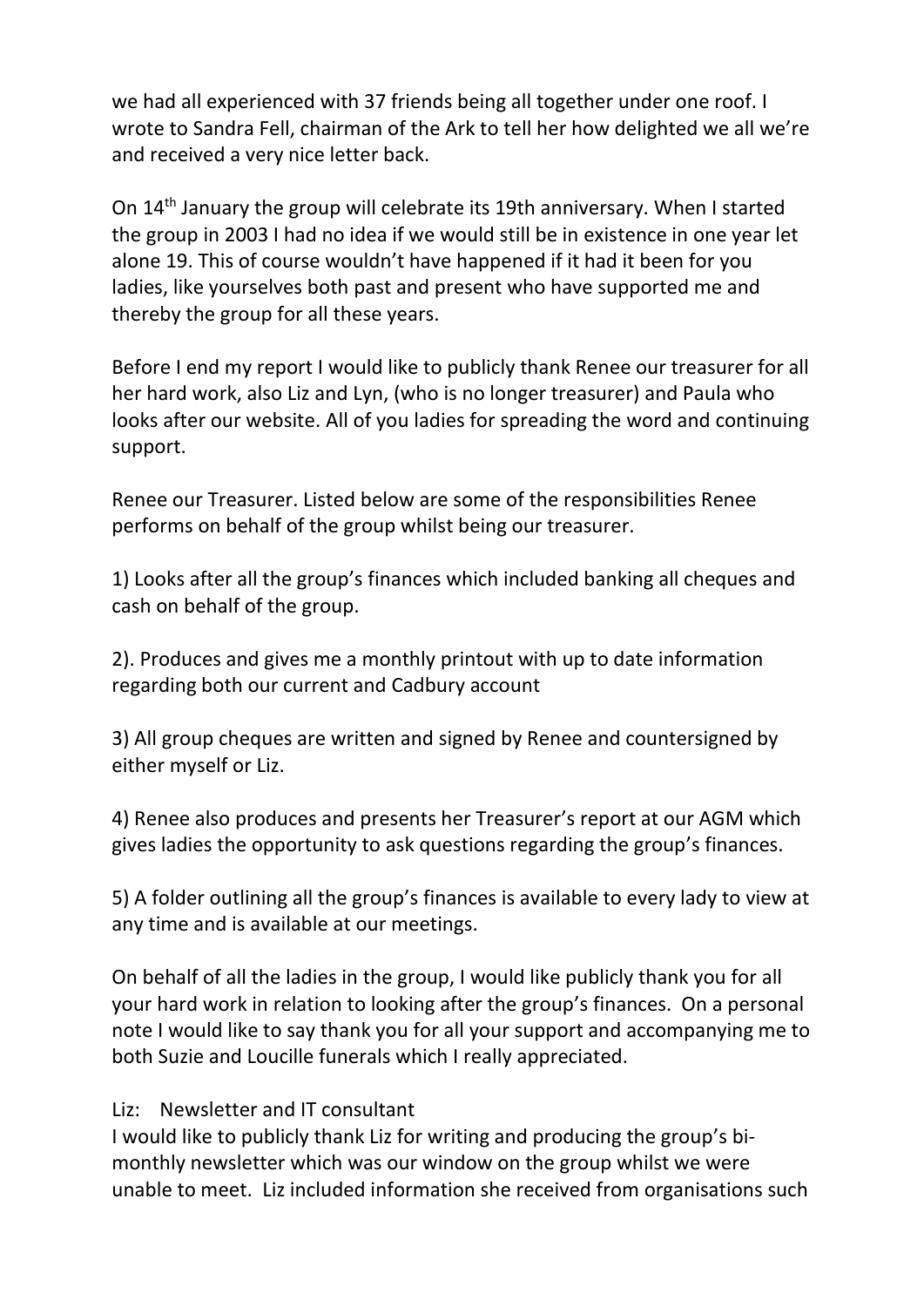as Macmillan, Breast Cancer Care and others who were offering help and suggestions to groups like ourselves to help cope with the challenges of Covid and lockdown. Liz's newsletter are always very professional in layout and extremely informative and I know you ladies enjoy reading them.

I don't expect many of you know that our group has its very own IT consultant who is on hand at almost any time of the day and evenings to sort out technical problems people like myself create and unable to rectify. That lady is our very own Liz – the same lady who produces our newsletter and helps support Renee and I with the running of the group. Liz has on many occasions come to my rescue especially with hosting Zoom meetings plus forwarding my numerous emails to all you ladies who are on our mailing list. Thank you Liz for all your support I really do appreciate it.

### GROUP WEBSITE

A number of years ago Paula offered to look after the group's website - an offer I was delighted to receive. She completely redesigned it, making it modern and up to date in appearance and content. Paula keeps it updated with new photographs, forthcoming events, minutes and has created a page for individuals to leave messages asking for information and advice to which I would reply. A recent addition is a page designed for people to make donations to the group.

Our website is our 'shop window' and advertises the group both locally and nationally. This has been especially important these past two years as it has been the only way of people have been able to view and find information out about the group.

I would publicly like to thank Paula for all her help in keeping our website up to date, fresh-looking and for making it a website all of us are very proud off. On behalf of all the ladies in the group – thank you .

Last but by no means least I want to thank all you ladies for your continued support throughout this past difficult year which has been a challenge for all of us. My best memory of 2021 was seeing 30 ladies all together at the Ark for our first face to face meeting in October. This showed me the friendships and support you have given one another during this most challenging of times born out of being diagnosed with a life-threatening illness is something that we can be truly proud of.